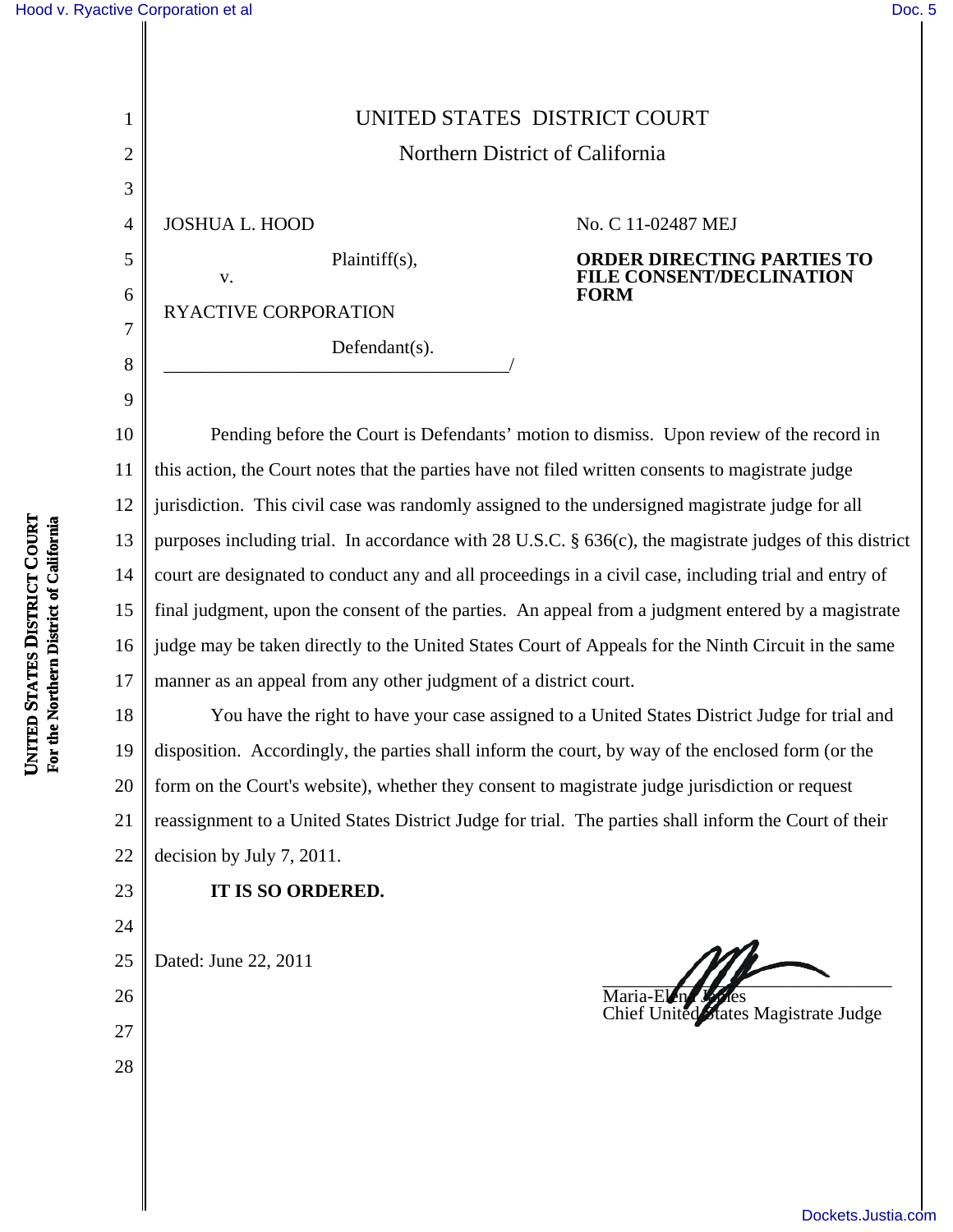|                                                | IN THE UNITED STATES DISTRICT COURT                                                                    |
|------------------------------------------------|--------------------------------------------------------------------------------------------------------|
| FOR THE NORTHERN DISTRICT OF CALIFORNIA        |                                                                                                        |
| 3                                              |                                                                                                        |
| <b>JOSHUA L. HOOD</b>                          | No. C 11-02487 MEJ                                                                                     |
| Plaintiff(s),                                  | <b>CONSENT TO ASSIGNMENT OR</b>                                                                        |
| VS.                                            | REQUEST FOR REASSIGNMENT                                                                               |
| RYACTIVE CORPORATION                           |                                                                                                        |
| Defendant(s).                                  |                                                                                                        |
|                                                |                                                                                                        |
|                                                | <b>CONSENT TO PROCEED BEFORE A UNITED STATES MAGISTRATE JUDGE</b>                                      |
|                                                | In accordance with the provisions of 28 U.S.C. $\S$ 636(c), the undersigned party hereby               |
|                                                | consents to have a United States Magistrate Judge conduct any and all further proceedings in this      |
|                                                | case, including trial, and order the entry of final judgment, and voluntarily waives the right to      |
| proceed before a United States District Judge. |                                                                                                        |
| Dated:                                         |                                                                                                        |
|                                                |                                                                                                        |
|                                                |                                                                                                        |
|                                                |                                                                                                        |
|                                                | REQUEST FOR REASSIGNMENT TO A UNITED STATES DISTRICT JUDGE                                             |
|                                                | The undersigned party hereby declines to consent to the assignment of this case to a United            |
|                                                | States Magistrate Judge for trial and disposition and hereby requests the reassignment of this case to |
| a United States District Judge.                |                                                                                                        |
|                                                |                                                                                                        |
| 24<br>25                                       |                                                                                                        |
|                                                | Counsel for:                                                                                           |
| 26<br>27                                       |                                                                                                        |
|                                                |                                                                                                        |
| 28                                             | $\overline{2}$                                                                                         |
|                                                |                                                                                                        |
|                                                |                                                                                                        |

 $\mathbf{\mathsf{I}}$